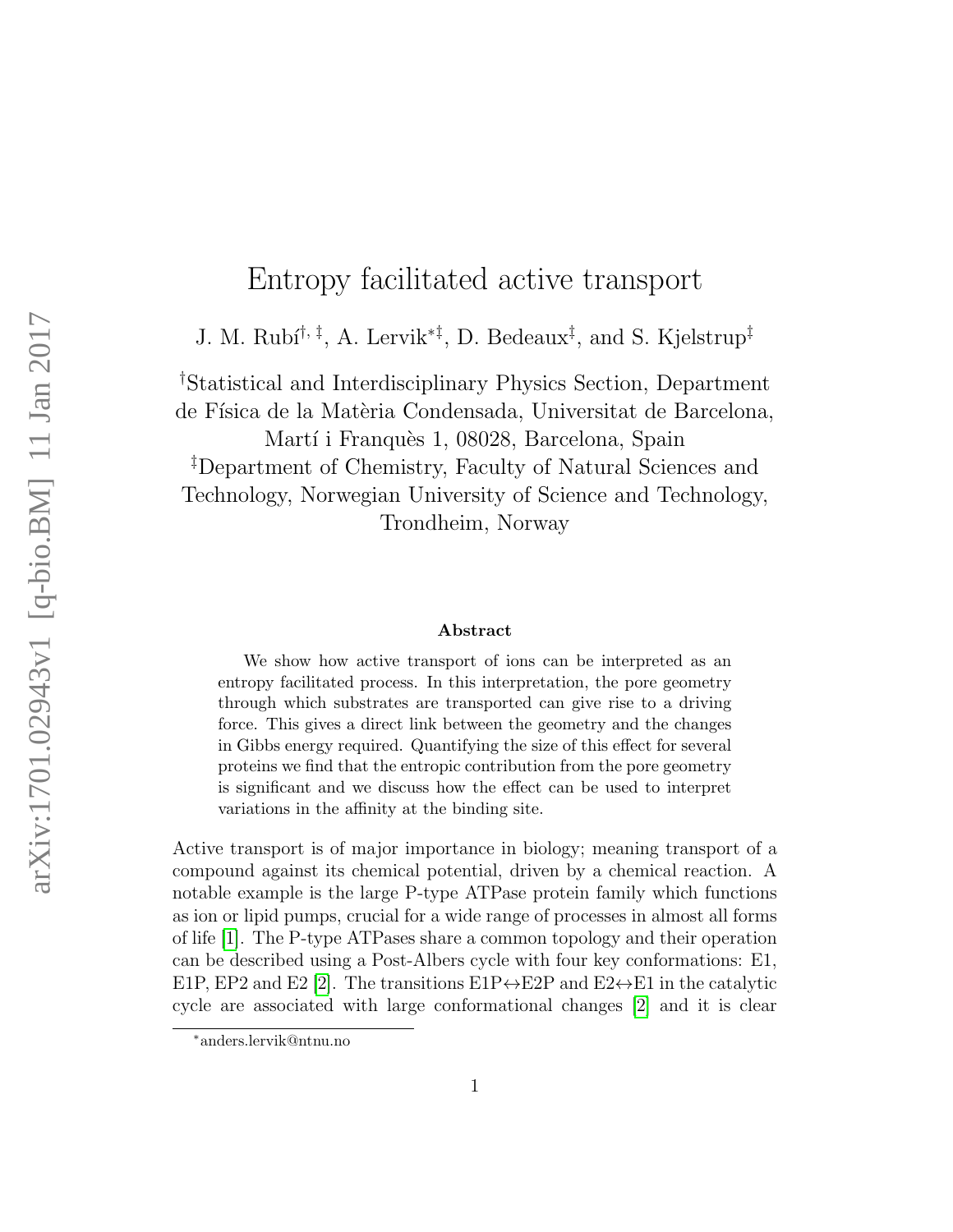that the energy released by ATP hydrolysis drives the enzyme between these states.

One may ask about the meaning of the conformational changes. In particular, the formation of a wide funnel-shaped outlet channel can be observed in several P-type ATPases [\[3–](#page-7-2)[6\]](#page-7-3) when the enzyme changes from the E1P state to the E2P state. The occluded ion is then eventually exposed to the lumen; but why does the ion leave its binding site when the chemical potential is so much larger in the direction of transport than in the opposite direction? Can this be influenced by the observed pore geometries? How can the change in Gibbs energy by the chemical reaction, which may take place relatively far away from the binding site (see e.g. Ref. [\[7\]](#page-7-4)), be transferred and used at the ion binding site? These questions, which have been of major interest since the discovery of the pumps, are still not fully answered and this is the topic we discuss here.

We shall argue that active transport can be better understood by shifting focus from an energy to an entropy barrier in a specific part of the translocation process. When the outlet channel is formed in the E2P state, the shape of this channel directly facilitates the transport of ions by allowing for an entropy increase, or equivalently, a chemical potential decrease in the E2P state as we will demonstrate. The idea that the actual pore geometry may play a role in active transport, stems from previous studies which have shown how entropic barriers can play a major role for separation purposes  $[8-10]$  $[8-10]$ .

To exemplify the impact of the pore geometry, we will take the  $Ca^{2+}$ transporting  $Ca^{2+}-ATP$ ase of sarcoplasmic reticulum  $(SR)$  but we note that the ideas presented may apply more generally. For the  $Ca^{2+}-ATP$ ase, we illustrate the variation of the chemical potential as ions are transported from the cytosol to the lumen of the SR in Fig. [1.](#page-2-0) It is known that the binding of  $Ca^{2+}$  is fast [\[11\]](#page-8-2) and at equilibrium, the chemical potential of  $Ca^{2+}$  in the E1 state,  $\mu_{Ca2,E1}$ , is equal to the chemical potential in the cytosol,  $\mu_{out}$ . During operation of the pump, there is probably a small difference between  $\mu_{\text{out}}$  and  $\mu_{\text{Ca2-E1}}$  but the chemical potential in the final state,  $\mu_{\text{in}}$ , is clearly larger than  $\mu_{\text{out}}$  as depicted in Fig. [1.](#page-2-0) There is a large uncertainty related to the chemical potential of  $Ca^{2+}$  when the enzyme is in the state E2P,  $\mu_{Ca2,E2P}$ . In Fig [1](#page-2-0) it is assumed to be close to  $\mu_{\text{in}}$  (which is the lower bound resulting in a positive  $Ca^{2+}$  flux), enabling the ion to pass to the lumen. The variation in binding energy inherent in this picture has been attributed to the enthalpic part of the chemical potential, as the enthalpy gives a measure of the bond strength: Repulsive forces can raise the chemical potential  $\mu_{\text{Ca2,E2P}}$ , which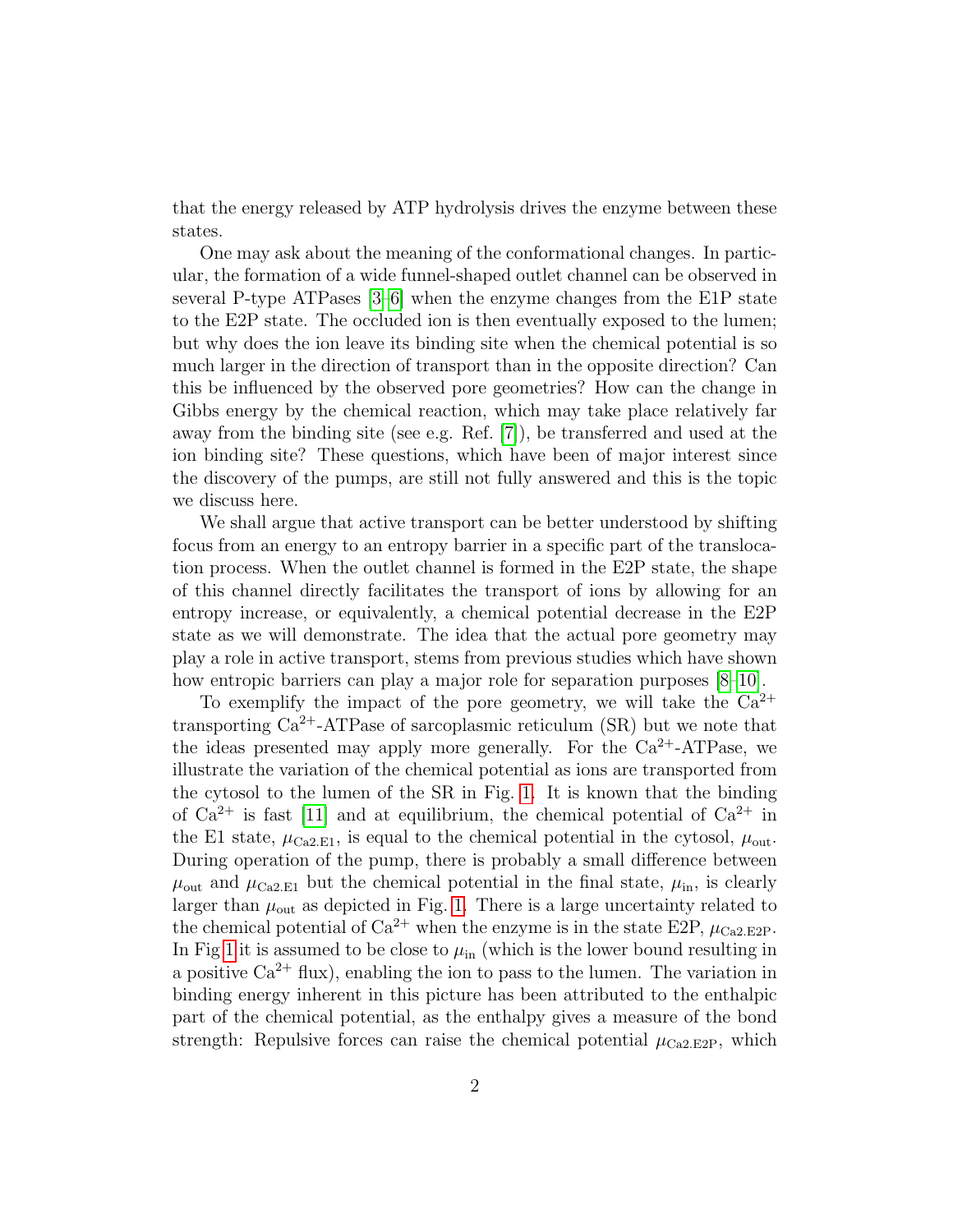

<span id="page-2-0"></span>Figure 1: (Color on-line.) Illustration of the variation in the chemical potential  $\mu$  of a Ca<sup>2+</sup>-ion as it is transported by the Ca<sup>2+</sup>-ATPase from the cytosol to the lumen of SR. The coordinate  $x$  denotes the extent of the transport inside funnel-shaped pore from the binding site at  $x = 0$  to the lumen at  $x = 1$ . The chemical potential is indicated for four states; in the cytosol/outside  $(\mu_{\text{out}})$ , lumen/inside  $(\mu_{\text{in}})$ , the E1  $(\mu_{\text{Ca2,E1}})$  and the E2P  $(\mu_{\text{Ca2,E2P}})$  states. For a concentration ratio of  $10^4$  at  $37^{\circ}$ C, the energy requirement is 24 kJ per mol ion transported.

results in a low affinity binding site. In such a situation the ions can move spontaneously to the lumen. Alternatively, this change in chemical potential can be attributed to entropic effects. The leap from  $\mu_{\text{Ca2-E1}}$  to  $\mu_{\text{Ca2-E2P}}$  is due to the hydrolysis of ATP and it can arise from increasing the enthalpy of the ion, or by lowering the entropy of the ion. The latter can be brought about by a change in the actual shape of the channel where the ion is transported. A particle moving in a pore with a varying cross-sectional area will be subjected to entropic forces due to the change in area and this can in fact facilitate the transport.

The outlet channels observed in the P-type ATPases are narrow but widens towards the exit of the channel, as illustrated in Fig [2.](#page-4-0) We assume that the ion transport is effectively one-dimensional, directed along a spatial coordinate x. The ion density along the transport direction may be approximated by [\[8\]](#page-8-0)

<span id="page-2-1"></span>
$$
\rho(x) = \rho_0 \frac{A(x)}{A_0} \tag{1}
$$

where  $\rho_0$  and  $A_0$  are the ion density and cross-sectional area at a reference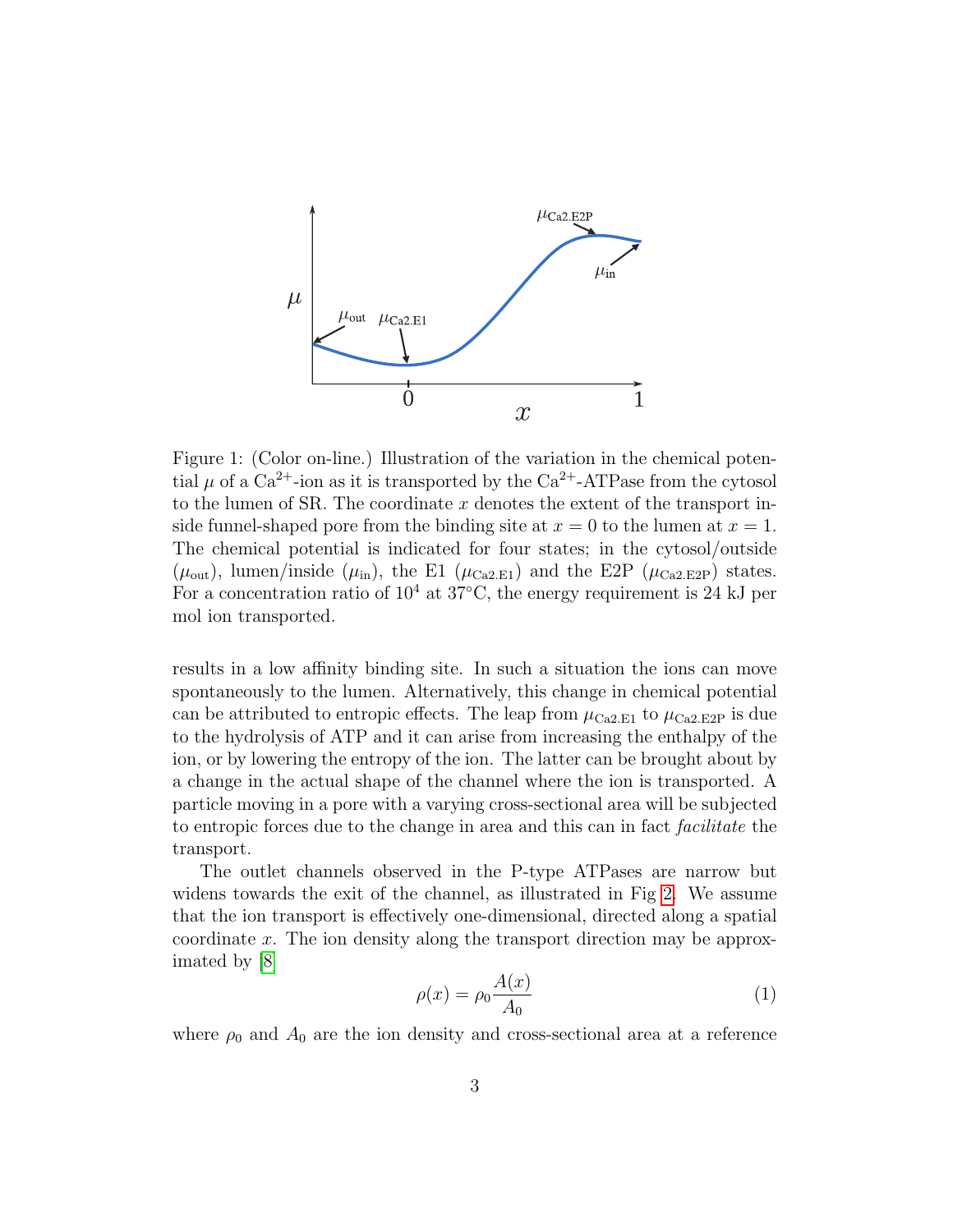point, say  $x = 0$ . The size of the particles has been shown to influence the transport properties [\[12\]](#page-8-3) and here, both  $A(x)$  and  $A_0$  measures the available area, e.g. for a circular geometry:  $A(x) = \pi (r(x) - a)^2$  where  $r(x)$  is the radius of the pore at position  $x$  and  $a$  the radius of the ion. The density given by Eq. [1](#page-2-1) can also be viewed as the canonical distribution function

$$
\rho(x) = \rho_0 \exp\left(\frac{\Delta S_{\text{pore}}(x)}{R}\right) \tag{2}
$$

where we have introduced the change in entropy,  $\Delta S_{\text{pore}}(x)$ , associated with the change in cross-sectional area. From these equations, we can conclude that change in the entropy during ion motion along the pore is directly related to the cross sectional area

<span id="page-3-0"></span>
$$
\Delta S_{\text{pore}} = R \ln \frac{A(x)}{A_0} \tag{3}
$$

and that the position dependent entropy along the ion trajectory is giving rise to a (thermodynamic) force of entropic nature,  $F_{\text{ent}}$ , acting on the ions

$$
F_{\text{ent}} = T \frac{\partial \Delta S_{\text{pore}}}{\partial x} = RT \frac{1}{A(x)} \frac{\partial A(x)}{\partial x} \tag{4}
$$

The direction of the force directly depends on the slope of the channel. For the conical structure shown in Fig. [2](#page-4-0) the entropic force is positive, and will facilitate translocation in direction of the wider opening. The overall entropy change  $(\Delta S)$  for the ion translocation will thus have two contributions: the normal contribution from the ion concentration difference  $(\Delta S_{\text{Ca}} = -R \ln(c_{\text{in}}/c_{\text{out}}) = -\Delta \mu_{\text{Ca}}/T)$ , and a special contribution from the pore shape. Per mol of ion we have  $\Delta S = \Delta S_{\text{Ca}} + \Delta S_{\text{pore}}$  and by introducing Eq. [3](#page-3-0) for  $x = 1$ , we obtain

$$
\Delta S = R \ln \frac{c_{\text{out}} A_{\text{in}}}{c_{\text{in}} A_0} \tag{5}
$$

The entropic force depends on the concentration ratio, but also on the ratio of the cross-sectional areas at the two sides of the channel. A large  $c_{\rm in}/c_{\rm out}$  ratio may be counteracted by a smaller  $A_0/A_{\text{in}}$  ratio, meaning that translocation may take place against the gradient in concentration. In other words, it may be facilitated by entropic forces induced by the formation of a conical pore and the larger the ratio  $A_{\rm in}/A_0$ , the larger is the co-acting entropic force.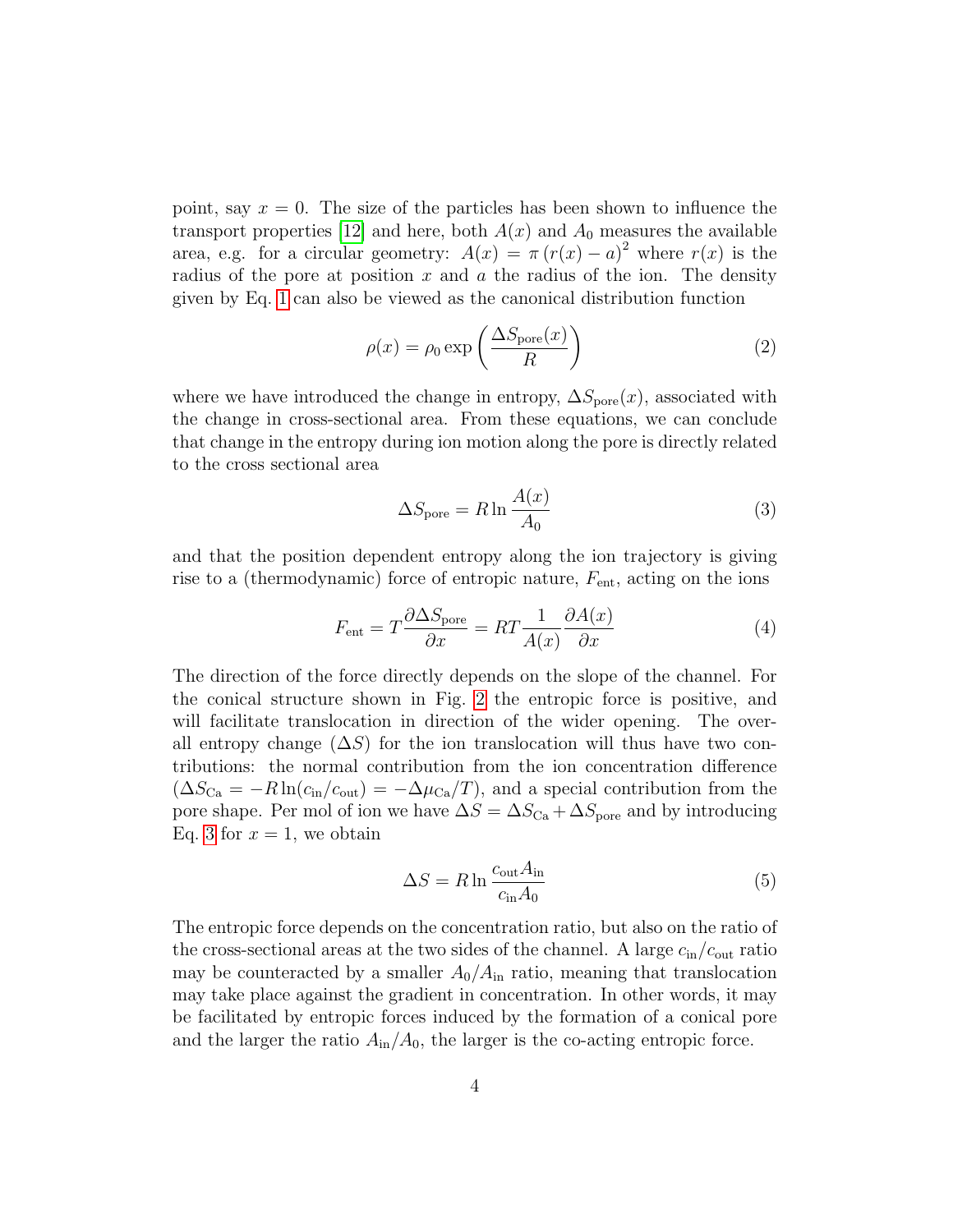

<span id="page-4-0"></span>Figure 2: (Color on-line.) The E2P state for the  $Ca^{2+}-ATP$ ase (Protein Data Bank ID: 3B9B [\[3\]](#page-7-2)) showing the funnel shaped channel. The inset shows a conical funnel where the area increases from the start of the channel  $(A_0)$  to the exit  $(A_{\text{in}})$  where  $0 \le x \le 1$  indicates the position along the channel.

The translocation rate,  $J_{\text{Ca}}$ , can be shown to be

<span id="page-4-1"></span>
$$
J_{\text{Ca}} = -L \left[ 1 - \left( \frac{c_{\text{out}} A_{\text{in}}}{c_{\text{in}} A_0} \right) \exp \left( -\frac{\Delta H}{RT} \right) \right]
$$
(6)

where L is the backward reaction rate, and  $\Delta H$  is the change in enthalpy. The equation holds when the activity coefficients inside and outside the membrane are the same. In the outset  $\Delta H$  is unknown. In the case that the pump operates far from equilibrium the last term in the parenthesis in Eq. [6](#page-4-1) dominates, giving

$$
J_{\text{Ca}} = L \left( \frac{c_{\text{out}} A_{\text{in}}}{c_{\text{in}} A_0} \right) \exp \left( -\frac{\Delta H}{RT} \right) \tag{7}
$$

The equation gives an Arrhenius behavior of the current through the dependence on  $\Delta H$ . Assuming that the entropy change alone drives the translocation, we have

$$
J_{\text{Ca}} = L \left( \frac{c_{\text{out}} A_{\text{in}}}{c_{\text{in}} A_0} \right) \tag{8}
$$

where the flux is given by the ratio of concentrations and cross-sectional areas.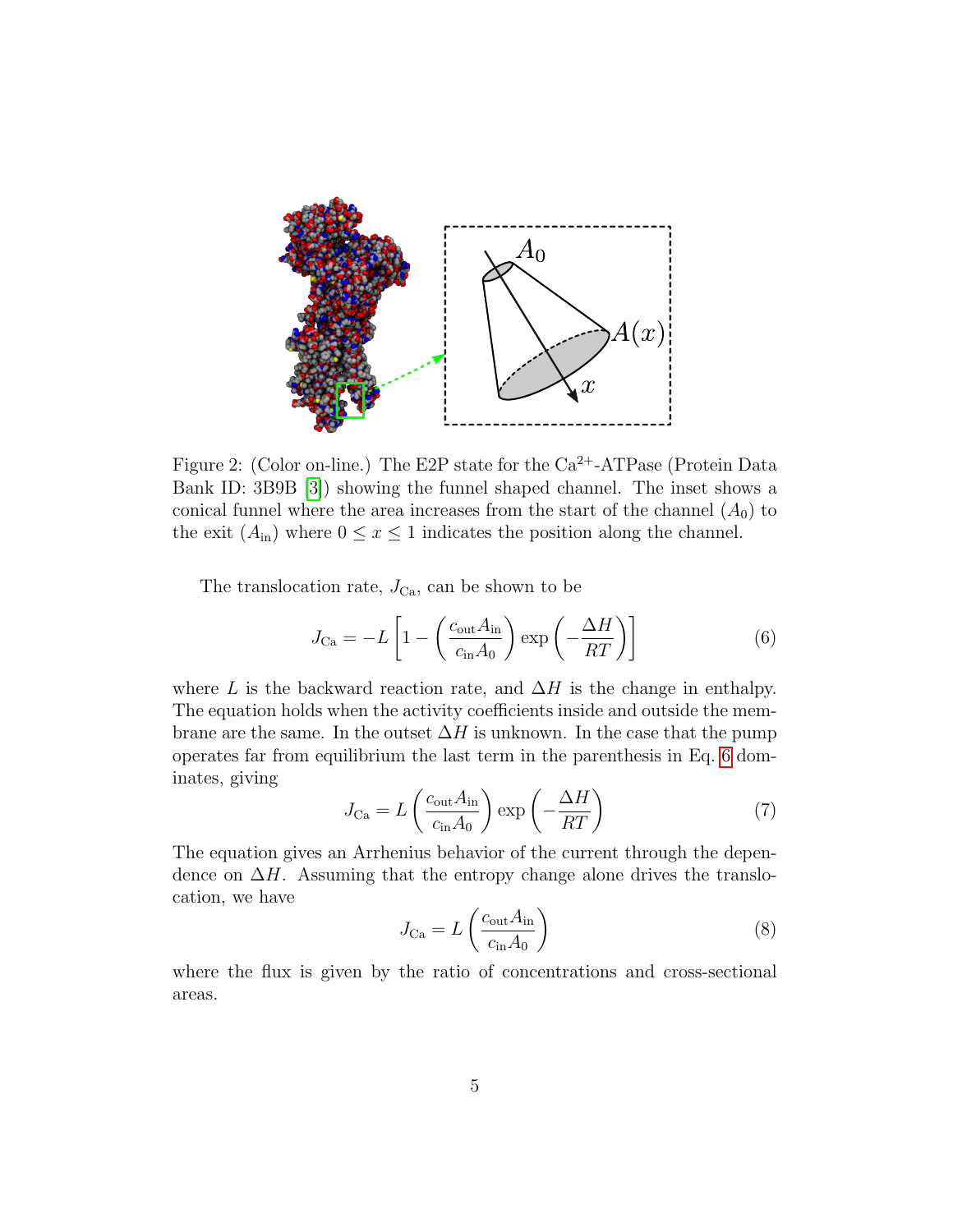Assuming a circular cross-sectional area, the entropic driving force is,

$$
-T\Delta S = RT \ln \left[ \left( \frac{c_{\rm in}}{c_{\rm out}} \right) \left( \frac{r_0 - a}{r_{\rm in} - a} \right)^2 \right]
$$
 (9)

where  $r_0$  is the radius at the start of the channel,  $r_{\rm in}$  at the exit of the channel and a the radius of the ion. In Fig. [3](#page-6-0) we show the entropic contribution to the driving force for several enzymes. As the results show, the entropic contribution can be sizable. It is not sufficient to explain active transport by itself for all the enzymes as can be seen by the results for the  $Ca^{2+}-ATP$ ase. In this case, the entropic contribution is on the order of 10 kJ/mol ion transported at 37◦C. This accounts for 40% of the chemical potential difference which indicate that other contributions, for instance enthalpic effects, may also be important for this protein. For the  $\text{Na}^+/K^+$ -ATPase we find that, due to the narrowness of the pore, the entropic contribution  $(20 \text{ kJ/mol})$  is relatively large compared to the other enzymes. This is sufficient to overcome the concentration ratio of  $Na<sup>+</sup>$  at physiological conditions, however, in this case, the  $Na<sup>+</sup>$  ions are transported against the resting membrane potential. Assuming a resting potential of −60 mV and a concentration ratio on the order of 10, the required Gibbs energy is 12 kJ/mol ion transported. This means that the entropic force estimated in Fig. [3](#page-6-0) is still sufficient for this enzyme. The entropic contribution for the two other enzymes is similar to the  $Ca^{2+}-ATP$ ase. We have neglected the possibility of complexing the ions with other species such as water which could increase the effective radius and the entropic force.

We have shown that the actual pore geometry observed in several transport enzymes may give rise to an entropic force, facilitating transport. This entropic effect can be used, together with enthalpic effects, to explain how conformational changes influences the binding site, allowing transport of compounds against their concentration gradients. In particular, the entropic force gives a direct link between the energy released by a reaction at the active site and changes in the chemical potential at the binding site: By modifying the conformation and the pore geometry, a low affinity binding site can be created.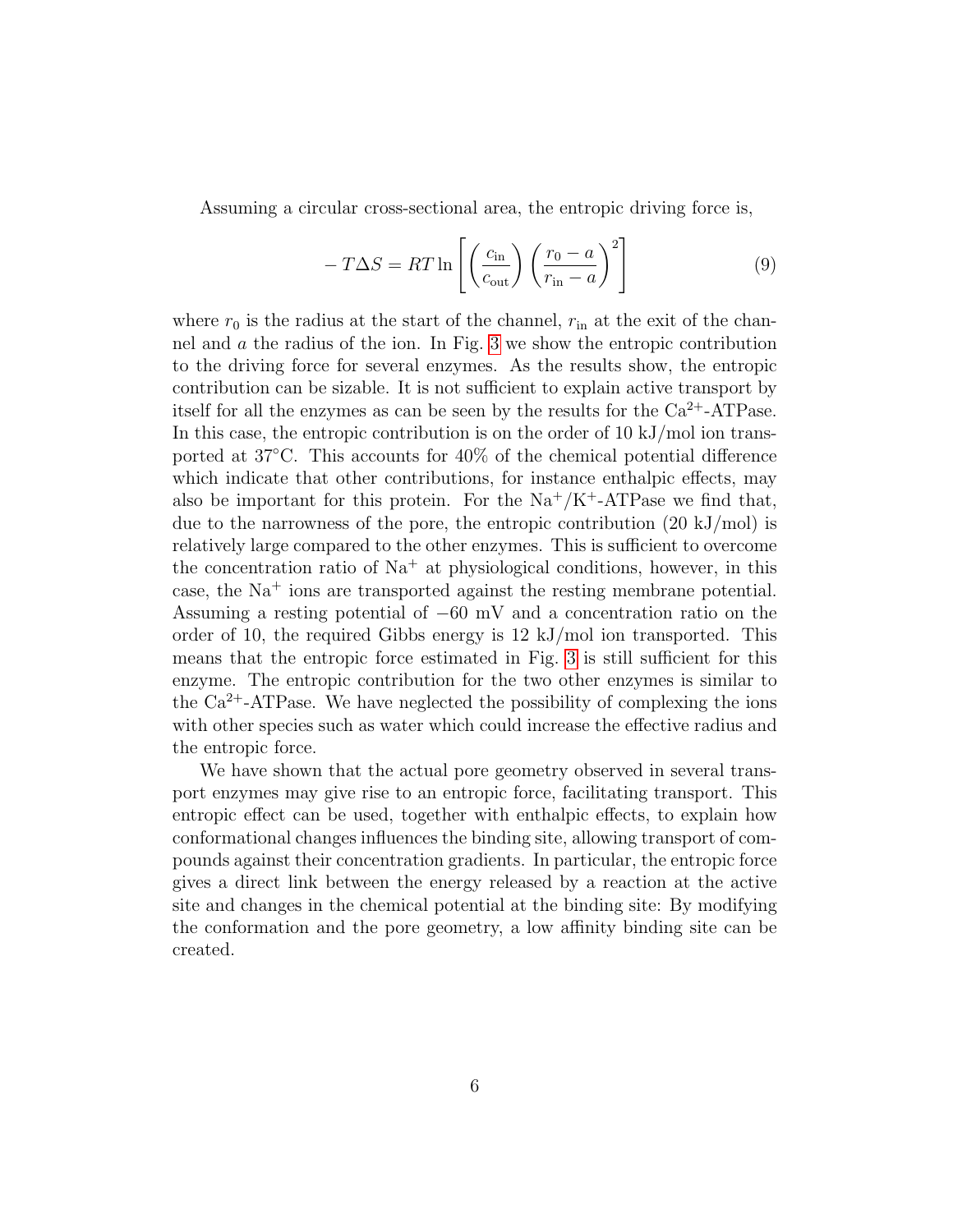

<span id="page-6-0"></span>Figure 3: (Color on-line.) Entropic contribution,  $\Delta S_{\text{pore}}$ , (solid black line) to the driving force as a function of the ratio of cross sectional areas. Contributions for several enzymes are also shown:  $\text{Zn}^{2+}-\text{ATPase}$  [\[2\]](#page-7-1) P-glycoprotein [\[13\]](#page-8-4),  $Ca^{2+}-ATPase$  [\[3\]](#page-7-2) and  $Na^+/K^+$ -ATPase [\[4\]](#page-7-5). For the  $Zn^{2+}$ -ATPase, the widths of the channel were estimated using the crystal structure (Protein Data Bank ID: 4UMV). We have considered the size of the ions using the ionic radii reported by Marcus [\[14\]](#page-8-5) and for the  $\text{Na}^+/ \text{K}^+$ -ATPase we only considered the smallest ion  $(Na^+)$ . As P-glycoprotein may transport many different compounds, we have omitted the size of the transported compound and the estimate represents a lower bound.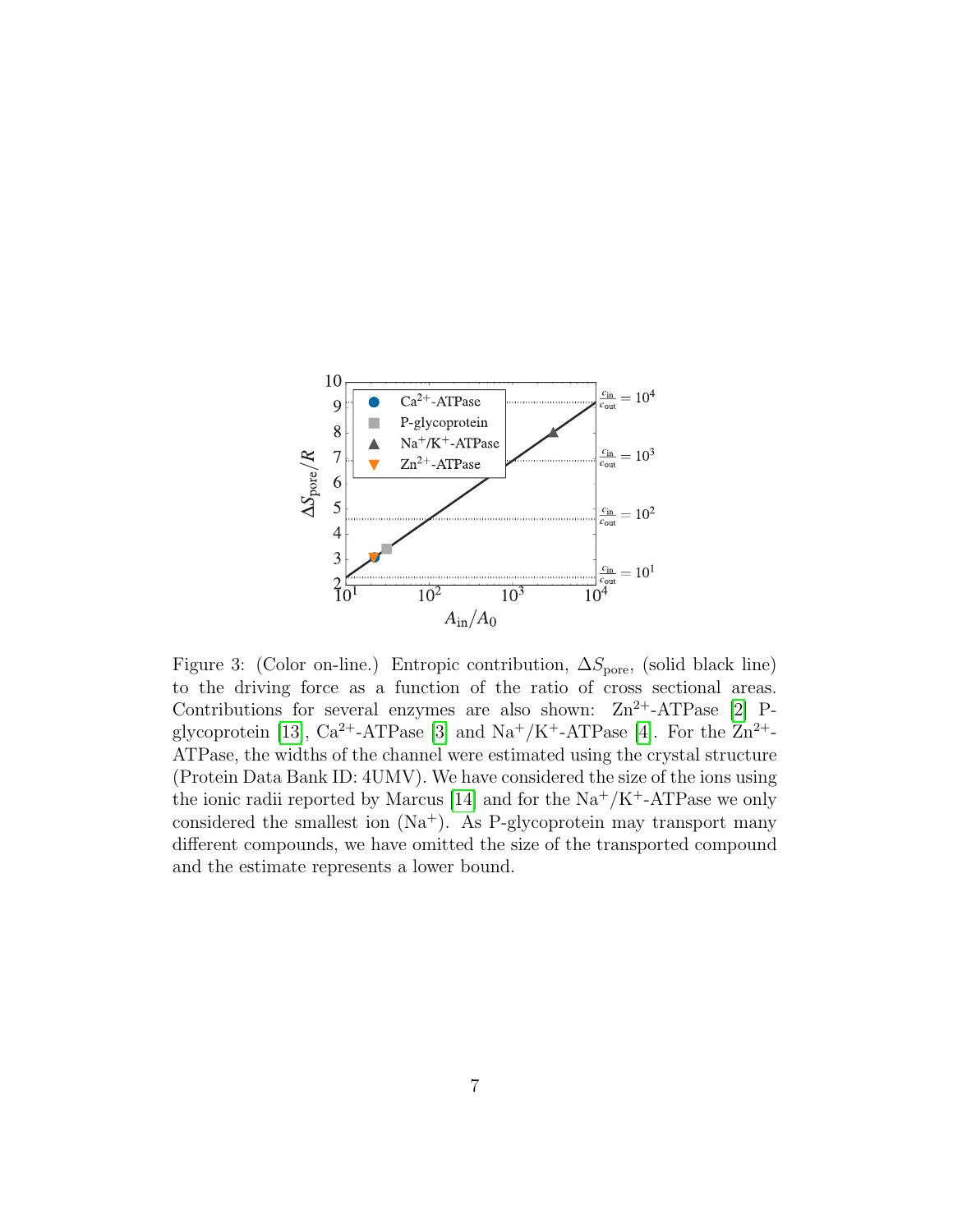### Author contributions

JMR, AL, DB, and SK developed the theory, performed the analysis, and wrote the manuscript. JMR initiated the work.

## Acknowledgements

The Norwegian University of Science and Technology is thanked for supporting the stay of JMR.

# References

- <span id="page-7-0"></span>[1] Palmgren M. G., and P. Nissen. 2011. P-type ATPases. Annu. Rev. Biophys., 40:243–266.
- <span id="page-7-1"></span>[2] Sitsel O., C. Grønberg, H. E. Autzen, K. Wang, G. Meloni, P. Nissen, and P. Gourdon. 2015. Structure and function of  $Cu(I)$ - and  $Zn(II)$ -ATPases. Biochemistry, 54:5673–5683.
- <span id="page-7-2"></span>[3] Olesen C., M. Picard, A.-M. L. Winther, C. Gyrup, J. P. Morth, C. Oxvig, J. V. Møller, and P. Nissen. 2007. The structural basis of calcium transport by the calcium pump. Nature, 450:1036–1042.
- <span id="page-7-5"></span>[4] Takeuchi A., N. Reyes, P. Artigas, and D. C. Gadsby. 2009. Visualizing the mapped ion pathway through the Na,K-ATPase pump. Channels, 3:383–386.
- [5] Wang K., O. Sitsel, G. Meloni, H. E. Autzen, M. Andersson, T. Klymchuk, A. M. Nielsen, D. C. Rees, P. Nissen, and P. Gourdon. 2014. Structure and mechanism of  $\rm Zn^{2+}$ -transporting P-type ATPases. Nature, 514:518–522.
- <span id="page-7-3"></span>[6] Abe K., K. Tani, T. Nishizawa, and Y. Fujiyoshi. 2009. Inter-subunit interaction of gastric  $H^+, K^+$ -ATPase prevents reverse reaction of the transport cycle. EMBO J., 28:1637–1643.
- <span id="page-7-4"></span>[7] Inesi G. 2011. Calcium and copper transport ATPases: analogies and diversities in transduction and signaling mechanisms. J. Cell. Commun. Signal., 5:227–237.